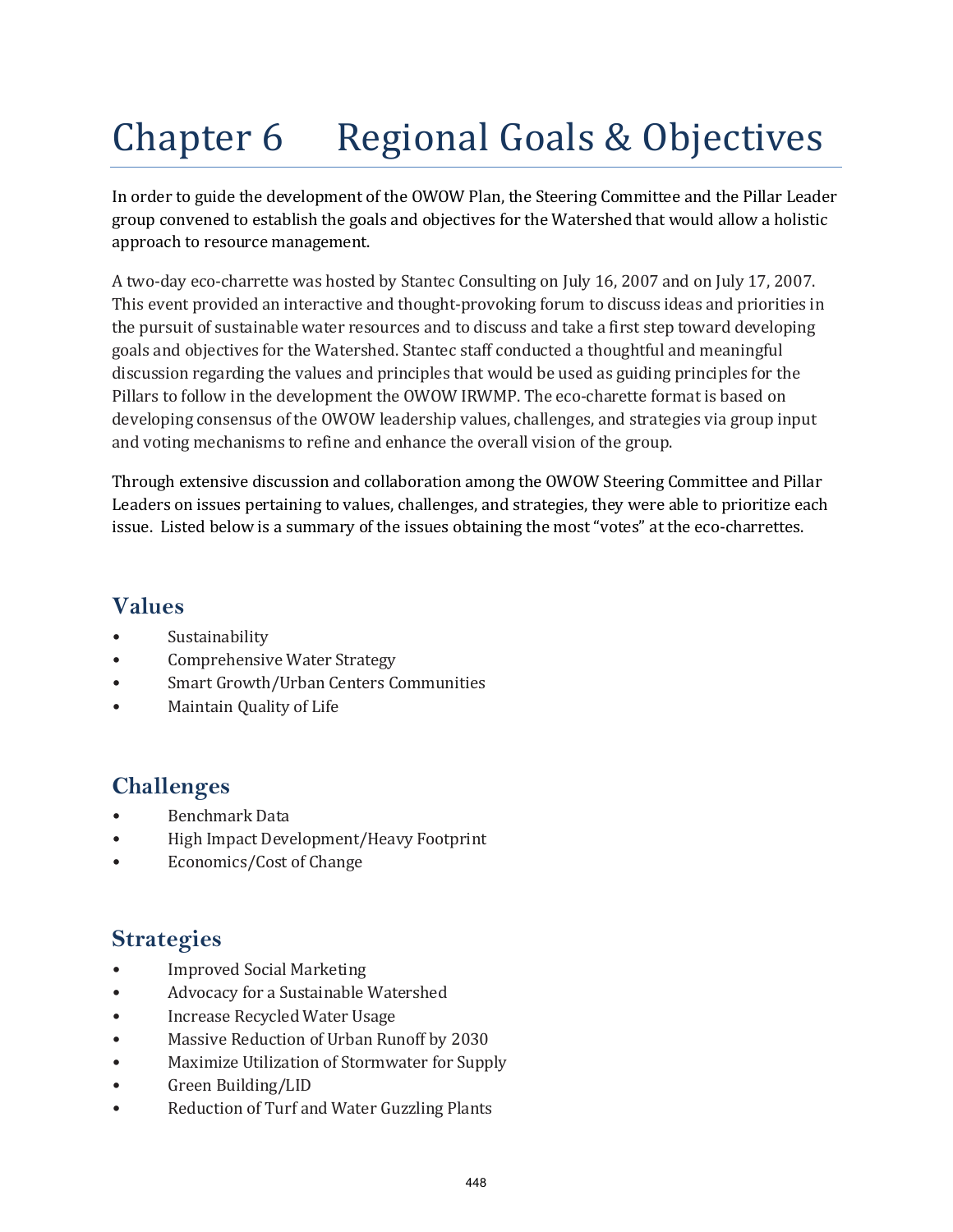In addition, using the Pillar Leaders' input from the July 16, 2007 eco-charrette, the Steering Committee developed three statements to help each Pillar prepare their respective group's report. These three statements are:

- Balance Environment and Economics
- Plan for Severe Reduction of Imported Water Scenario
- Consider Climate Change

The Steering Committee conveyed a sense of urgency that moderately aggressive to aggressive planning was needed. Furthermore, they were effective in conveying direction to produce a plan that is more aggressive in taking steps to plan for major changes in how developing, protecting, and conserving water is approached. At the end of the eco-charrette, the general direction was as follows:

- There was a shared understanding that all water within the Santa Ana River Watershed is a precious resource. Climate change, continuing Colorado River drought, questions about the San Joaquin Bay Delta's vulnerability and its ability to deliver water to southern California, and changes to the hydrologic cycle as the result of our very own successful growth and development will stress our ability to provide sufficient water to supply to our Watershed for economic and environmental sustainability.
- There was an expressed commitment to invest time and resources for high quality planning, both long-range and short-range, to ensure the best possible outcome and to achieve the stated mission of making the Santa Ana River Watershed drought-proofed, salt-balanced, and to continue its economic and environmental vitality.
- While major paradigm changes are being considered, the quality of life of the residents must be protected and the economic impact of a recommended change must be understood before implementation.
- The group indicated through voting that, in order to meet these challenges, the leadership in the watershed would need to consider significant review of current practices and expectations. The best solutions would likely engender new ways of thinking about water use and the value of water.
- There was acknowledgment that while many advances would need to be made in conservation and water use efficiency, the planning process should consider if agricultural water conservation measures could free up water for urban use or if water could be purchased from agriculture for urban use.
- There was a commitment to employ emerging technologies to further urban water efficiencies and to develop new water supplies.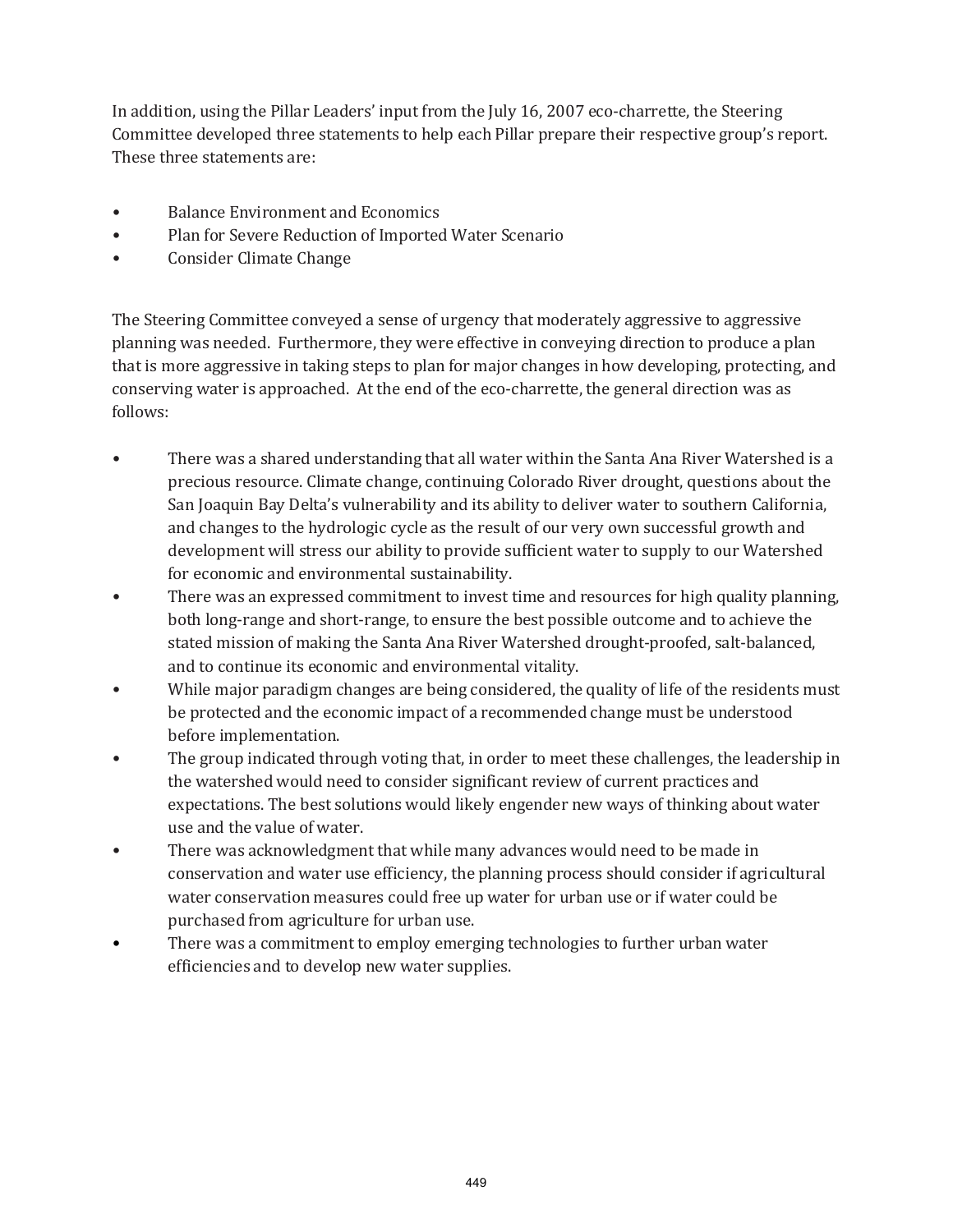Generally, the consensus was that the OWOW effort would need to be bold and innovative to meet the watershed's vision.

There also was interest in matching the quality of water delivered to the water quality needed for a specific purpose. For example, highly treated drinking water is not needed for agriculture or landscaping use. Steering Committee members discussed the impacts of land use decisions on water quality and the quantity of water available. There was a desire for better communication and coordination between the water industry and those charged with land use planning. Furthermore, Steering Committee members also discussed how much public open space is dedicated to grass and how much of residential personal outdoor space can be maintained in grass verses other plantings that would be less water dependent. They acknowledged the need for grass play areas while seeing opportunities for water savings by replacing grass with drought tolerant plantings in other areas. The Steering Committee suggested that the price paid for water by the consumer versus the actual cost of water, including environmental, wheeling, and infrastructure replacement costs be reconciled.

In addition to the two-day eco-charette, the Steering Committee, as well as the Pillar leaders, met on several occasions to review and enhance these goals and objectives. Draft goals and objectives were developed based on the eco-charrette exercises. A draft set of Goals and Objectives was presented to the Steering Committee for comment. The Pillar Leaders then prepared a draft final set of goals and objectives. These were presented for comment at a public meeting held at the California Citrus State Historic Park on October 31, 2007. Email notices allowed public on the mailing list to participate electronically in the comment process. Stantec Consultants collected the comments and provided them to the Pillar leaders for consideration. After final revision, the goals and objectives were adopted by the Steering Committee. The final product of their efforts is shown below in **Table 6-1**, which summarizes the objectives and sub-objectives developed in consensus by the group.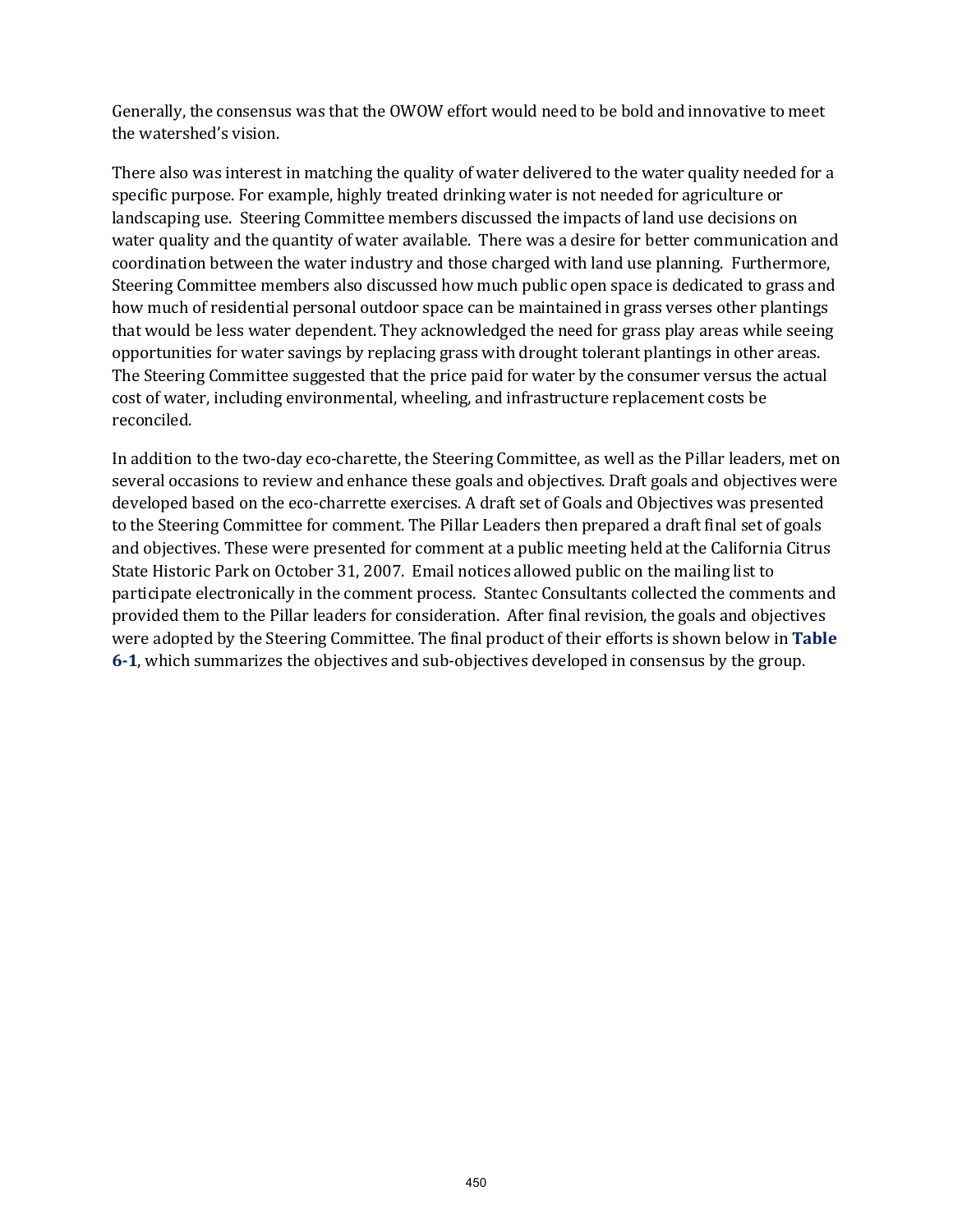#### **Table 6-1 Objectives Adopted by the Steering Committee**

| <b>Objectives</b>                                | Sub-objectives                                                                                                                        |  |
|--------------------------------------------------|---------------------------------------------------------------------------------------------------------------------------------------|--|
| Provide reliable water supply                    | Reduce dependency on imported water                                                                                                   |  |
|                                                  | Meet current and future water demands during all hydrologic conditions                                                                |  |
|                                                  | Meet water demands during emergency or catastrophic conditions                                                                        |  |
|                                                  | Maximize water use efficiency (conservation)                                                                                          |  |
|                                                  | Increase use of recycled water                                                                                                        |  |
| Preserve and enhance the                         | Protect and enhance the ecological function of open-space                                                                             |  |
| environment                                      | Protect and enhance water-related habits                                                                                              |  |
|                                                  | Reduce or eliminate invasive riparian and aquatic species                                                                             |  |
|                                                  | Protect sensitive marine and estuarine environments                                                                                   |  |
|                                                  | Consider ecological functionality in new development                                                                                  |  |
| Promote sustainable water<br>solutions           | Promote strategies that link land and water use                                                                                       |  |
|                                                  | Reduce greenhouse gas emissions                                                                                                       |  |
|                                                  | Reduce energy consumption and promote urban greening projects                                                                         |  |
|                                                  | Develop partnerships for planning and implementation of economically,<br>environmentally, and socially sustainable watershed projects |  |
| Ensure high quality water for all                | Attain water quality standards in fresh and marine environments                                                                       |  |
| users                                            | Match water quality with intended uses                                                                                                |  |
|                                                  | Protect and improve source water                                                                                                      |  |
|                                                  | Manage salinity                                                                                                                       |  |
| Provide economically effective<br>solutions      | Leverage existing financial and infrastructure assets                                                                                 |  |
|                                                  | Minimize capital, O&M, and life-cycle cost                                                                                            |  |
|                                                  | Promote aggressive pursuit of grants and loans                                                                                        |  |
|                                                  | Pursue innovative, non-traditional revenue-generating concepts                                                                        |  |
| Improve regional integration and<br>coordination | Engage stakeholders in planning and implementation of watershed projects                                                              |  |
|                                                  | Increase communication and coordination                                                                                               |  |
|                                                  | Search for projects that meet multiple goals across geographic and water resource<br>services                                         |  |
| Manage rainfall as a resource                    | Provide appropriate flood control capacity and other benefits to the community                                                        |  |
|                                                  | Maximize beneficial use of rain water                                                                                                 |  |
| Preserve open-space and                          | Increase opportunities for recreation and open-space                                                                                  |  |
| recreational opportunities                       | Provide useable open-space for all residents of the watershed                                                                         |  |
| Maintain quality of life                         | Balance quality of life, and social, environmental and economic impacts when<br>implementing projects                                 |  |
|                                                  | Consider the needs of disadvantaged communities                                                                                       |  |

The objectives established by the Steering Committee address the overarching goals established by DWR Proposition 84 Guidelines, including requirements of CWC§10540(C), as summarized in **Table 6-2**.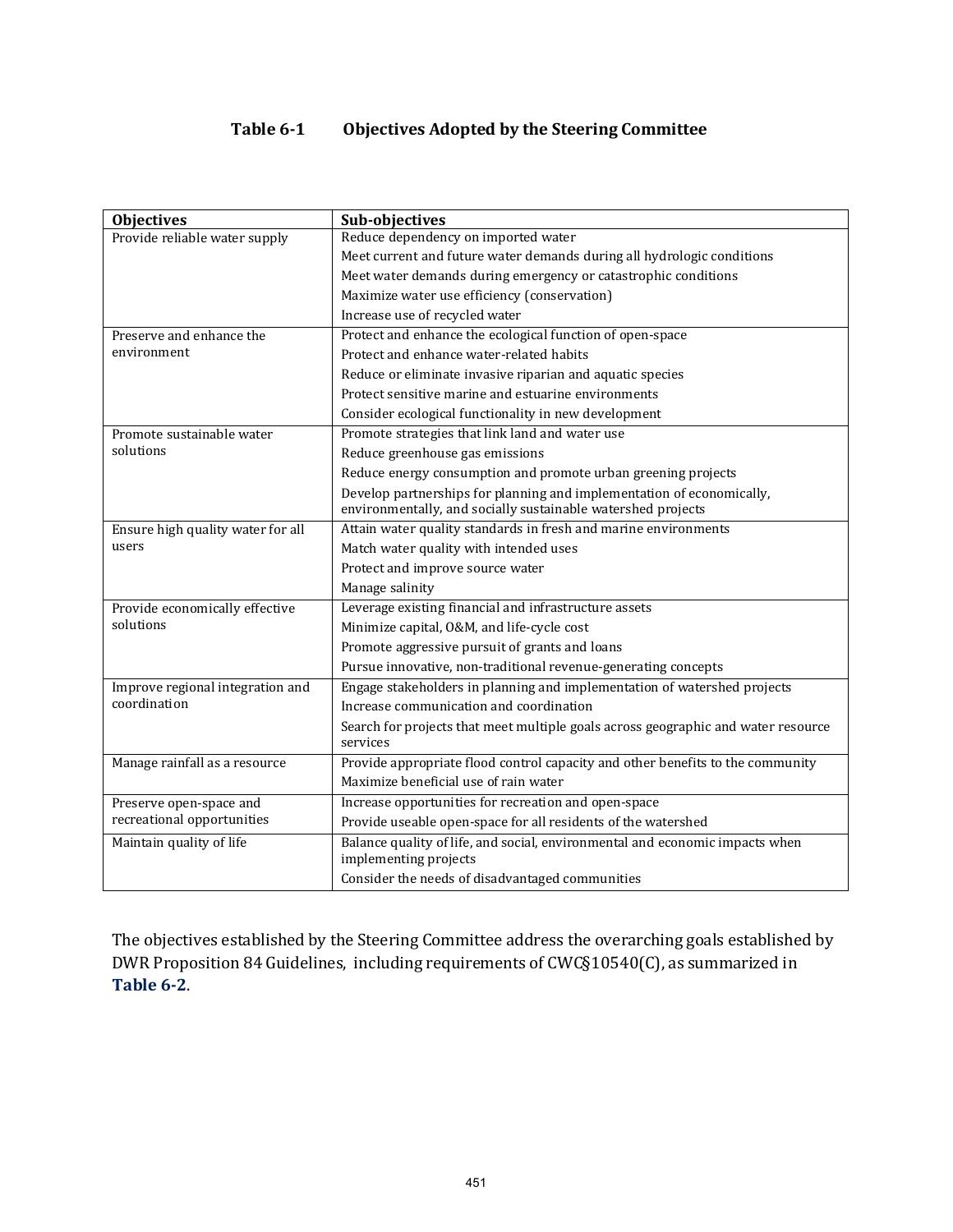#### **Table 6-2 Objectives and Goals set by the Steering Committee**

| CWC§10540(C) Objectives                                                                                           | <b>Corresponding OWOW Plan Objective</b>           |
|-------------------------------------------------------------------------------------------------------------------|----------------------------------------------------|
| Protection and improvement of water supply                                                                        | Provide reliable water supply                      |
| reliability, including identification of feasible                                                                 | Promote sustainable water solutions                |
| agricultural and urban water use efficiency<br>strategies                                                         | Provide economically effectives solutions          |
|                                                                                                                   | Improve regional integration and coordination      |
|                                                                                                                   | Manage rainfall as a resource                      |
| Identification and consideration of the drinking<br>water quality of communities within the area of<br>the Plan   | Ensure high quality water for all users            |
| Protection and improvement of water quality<br>within the area of the Plan consistent with<br>relevant basin plan | Ensure high quality water for all users            |
| Identification of any significant threats to                                                                      | Provide reliable water supply                      |
| groundwater resources from overdrafting                                                                           | Promote sustainable water solutions                |
|                                                                                                                   | Manage rainfall as a resource                      |
| Protection, restoration, and improvement of                                                                       | Preserve and enhance the environment               |
| stewardship of aquatic, riparian, and watershed<br>resources within the region                                    | Promote sustainable water solutions                |
|                                                                                                                   | Improve regional integration and coordination      |
|                                                                                                                   | Preserve open-space and recreational opportunities |
| Protection of groundwater resources from                                                                          | Ensure high quality water for all users            |
| contamination                                                                                                     | Promote sustainable water solutions                |
| Identification and consideration of water-                                                                        | Provide reliable water supply                      |
| related needs of disadvantaged communities in<br>the area within boundaries of the Plan                           | Provide economically effectives solutions          |
|                                                                                                                   | Improve regional integration and coordination      |
|                                                                                                                   | Maintain quality of life                           |

During subsequent meetings and workshops, the Steering Committee and the Pillar Groups identified Strategies to meet the objectives, and targets to measure the extent to which the objectives are being met. As shown in **Table 6-3** below, there is a strong correlation between objectives, strategies, and targets.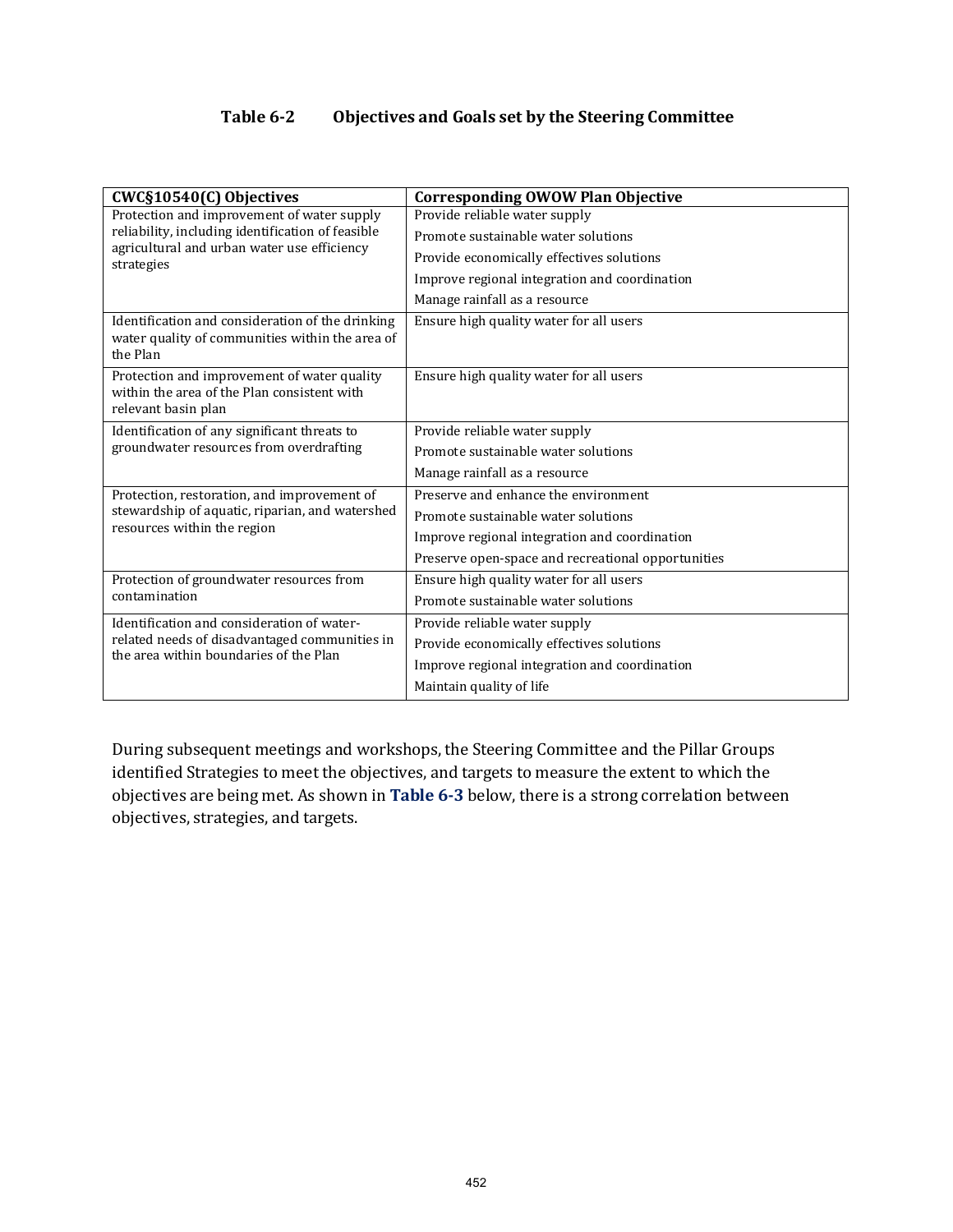#### **Table 6-3 Objectives, Strategies, and Targets Identified**

| <b>Goals &amp; objectives</b> | <b>Strategies</b>                                         | <b>Targets</b>                                          |
|-------------------------------|-----------------------------------------------------------|---------------------------------------------------------|
| Provide reliable water        | Increase storage                                          | Recycle and reuse 100% of wastewater                    |
| supply                        | Reduce demand                                             | Store water to account for half of watershed demand     |
|                               | Desalinate groundwater                                    | for 3 years                                             |
| Promote sustainable water     | Recycle water                                             | Reuse all of Santa Ana River flow at least once         |
| solutions                     | Consider stormwater as water<br>supply                    | Reduce potable water use by 20%                         |
|                               |                                                           | Capture and recharge 80% of rainfall                    |
| Use rainfall as a resource    | Value water differently                                   |                                                         |
| Preserve and enhance the      | Maximize preservation and use                             | Fill gaps in riparian corridors to provide wetlands and |
| environment                   | of native plants                                          | linkages between open space and natural habitat         |
|                               |                                                           | Meet California Flood SAFE goals & construct soft       |
|                               |                                                           | bottom flood systems                                    |
| Ensure high quality water     | Develop risk-based WQ<br>improvements                     | Meet WQ standards                                       |
|                               |                                                           | Remove salt from watershed to improve salt balance      |
| Provide recreational          |                                                           | Complete the SAR Trail and connect all tributary        |
| opportunities                 |                                                           | corridors to                                            |
|                               |                                                           | Assure adequate water supply and safe wastewater        |
|                               |                                                           | treatment and disposal                                  |
|                               |                                                           | Reduce GHG emissions from water mgmt activities         |
|                               | Incorporate integrated water<br>planning in General Plans | Increase resource efficient land use                    |
|                               | Manage public property for more                           |                                                         |
|                               | than one use                                              |                                                         |
| Provide economically          |                                                           |                                                         |
| effective solutions           |                                                           |                                                         |
| Improve regional              |                                                           |                                                         |
| integration & coordination    |                                                           |                                                         |
|                               | Create watershed governance                               |                                                         |
|                               | Implement watershed-wide                                  |                                                         |
|                               | education programs                                        |                                                         |

Finally, in order to prioritize projects based on the degree to which they meet the Plan goals and objectives, SAWPA staff and consultants developed Evaluation Criteria. Evaluation criteria are considered more implementable and quantifiable than the overarching goals and objectives of the Plan, and thus are useful for the ranking of projects and to monitor the performance of projects upon implementation (the project ranking process is explained in more detail in Chapter 7).

The Steering Committee assigned a weight of importance to each criterion by using a dot-voting exercise. The exercise consisted in giving each Steering Committee member a set number of votes (dots) to be allocated among the 11 criteria based on its importance as perceived by the individual Steering Committee member. The final weight or relative importance of each criterion was established based on the total number of votes allocated to it by the Steering Committee. **Figure 6- 1** summarizes the results of the weighting exercise.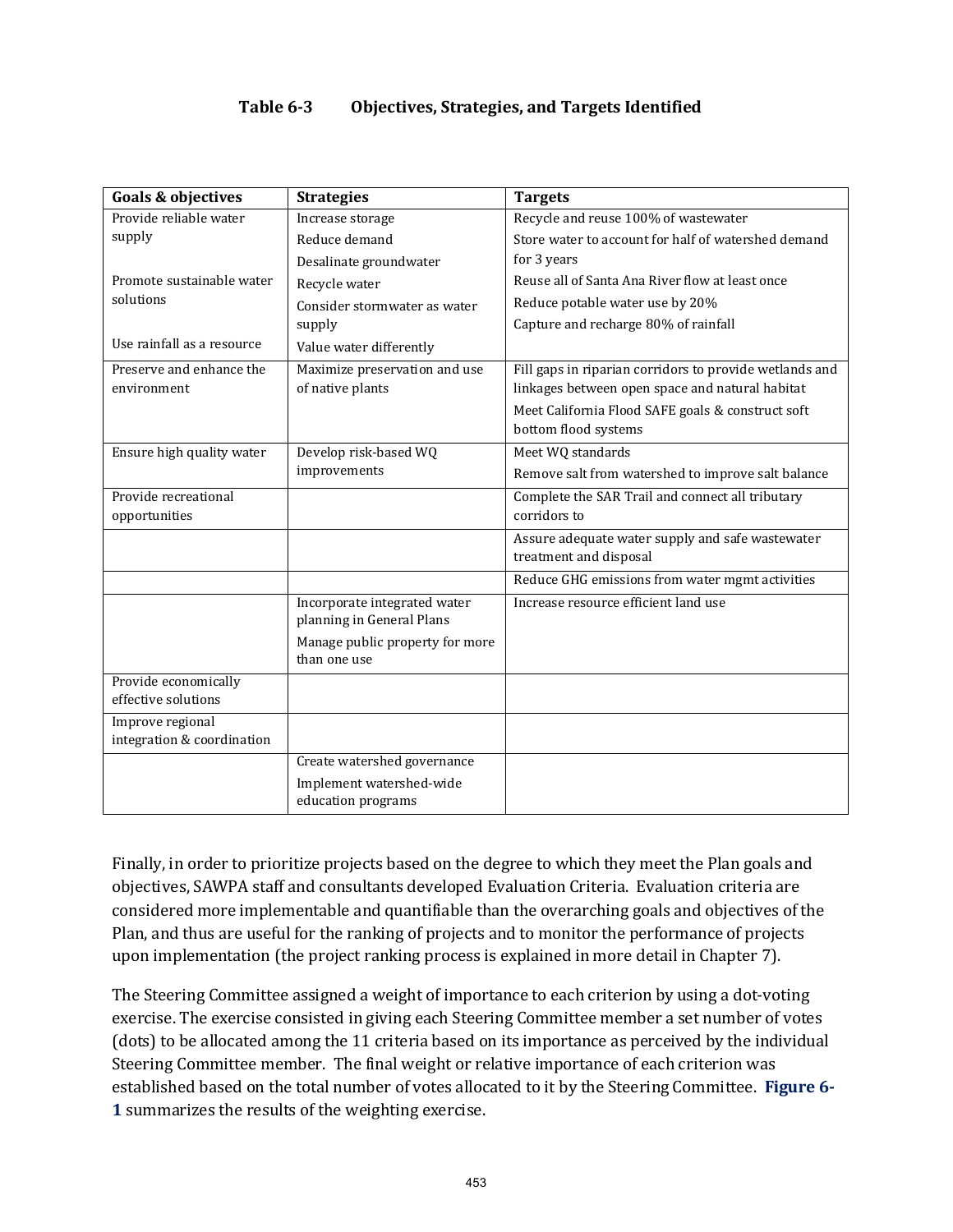

**Figure 6-1 Relative Importance of Objectives**

A Performance measure was created for each criterion and sub-criterion to quantitatively determine the degree to which the latter are being met by each project. In some cases, more than one performance measure was established for a criterion to increase the specificity of the measurements (See **Table 6-4** below).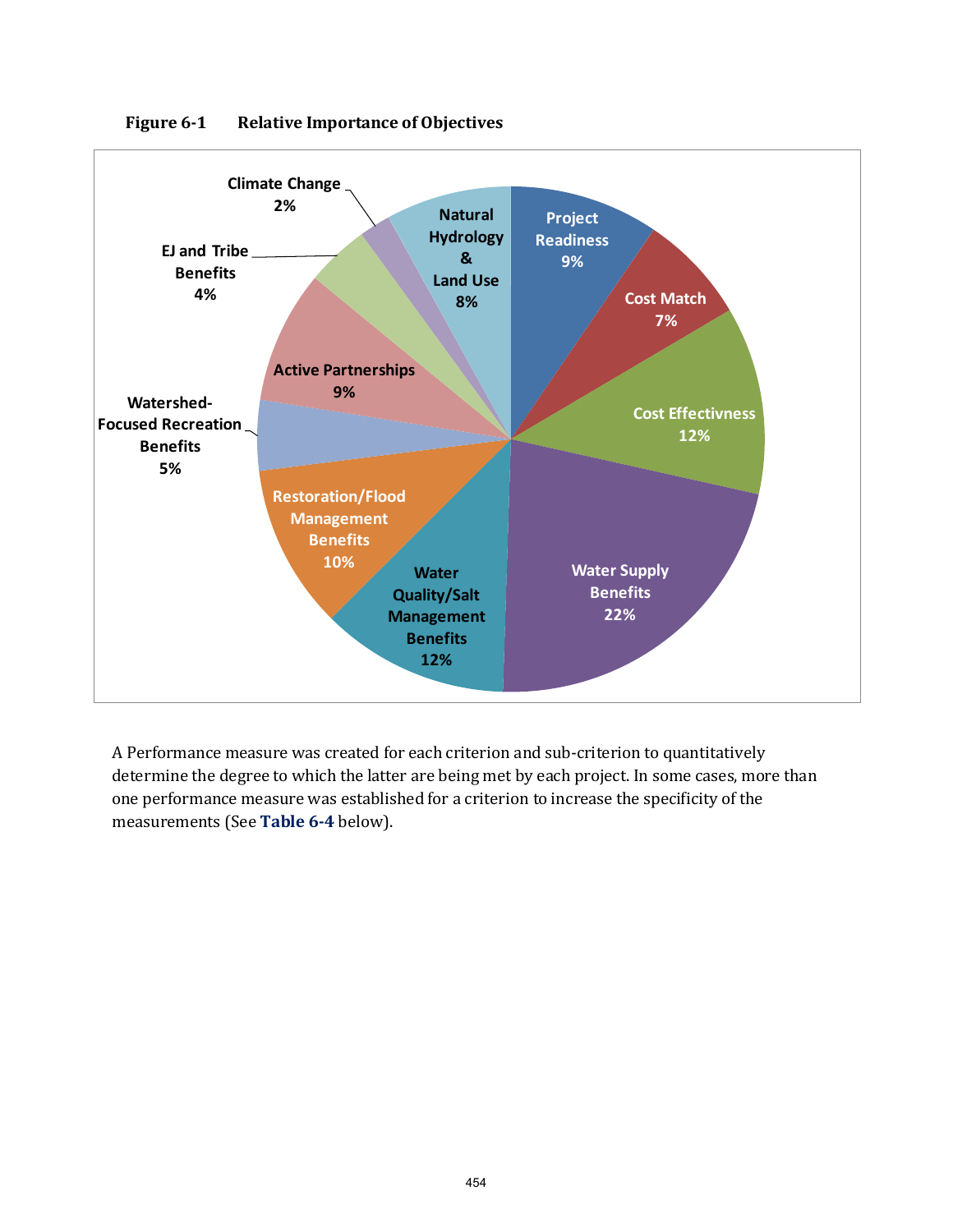#### **Table 6-4 Evaluation Criteria**

| Project evaluation criteria       | <b>Performance measures</b>                                                 |
|-----------------------------------|-----------------------------------------------------------------------------|
| 1. Provide water supply benefits  | Reduction in imported water (in acre-feet per year) from<br>a.              |
|                                   | conservation, recycling, desalination, storage, transfers,                  |
|                                   | groundwater recharge/storage/conjunctive management,                        |
|                                   | and/or other sources of new water                                           |
|                                   | Percent of project area implementing water use efficiency<br>b.             |
| 2. Provide restoration and flood  | Number of acres of new or restored habitat or flood plain protected         |
| management benefits               |                                                                             |
|                                   |                                                                             |
| 3. Provide water quality and salt | Volume of water treated (acre-feet/year or mgd)<br>a.                       |
| management benefits               | mass of salt or contaminants removed (tons/year).<br>b.                     |
|                                   |                                                                             |
| 4. Provide recreational benefits  | Acres of open space/parks created                                           |
| 5. Provide benefits and avoid     | a. Benefits to disadvantaged communities (Yes/No)b. Benefits to Native      |
| adverse impacts to                | American tribes (Yes/No)                                                    |
| disadvantaged communities and     |                                                                             |
| Native American tribes            |                                                                             |
| 6. Reduce greenhouse gas          | GHG Score:                                                                  |
| emissions from water              | $0 = no information$                                                        |
| management activities             | $3$ = narrative description only                                            |
|                                   | $4 =$ numeric estimate without specific actions                             |
|                                   | $5 =$ numeric estimate with specific actions                                |
| 7. Increase resource-efficient    | Uses LID or other resource-efficient land use (Yes/No)<br>a.                |
| land use and reduce impact on     | Adversely impacts or changes natural hydrology (Negative<br>b.              |
| natural hydrology                 | impacts/No impacts/Positive impacts)                                        |
|                                   |                                                                             |
| 8. Cost match                     | Percent of project cost funded and secured from other sources               |
| 9. Cost effectiveness             | A standardized per unit cost indicator (e.g., \$/AF or \$/acres of habitat) |
| 10. Project readiness             | Project readiness score:                                                    |
|                                   | 1 = Planning studies completed                                              |
|                                   | $2 =$ Conceptual design (15%) completed                                     |
|                                   | 3 = Preliminary design (30%) completed                                      |
|                                   | $4$ = Final design (100%) completed                                         |
|                                   | 5 = Project ready for construction bids (permits secured)                   |
| 11. Increase active participation | Partnership Score:                                                          |
|                                   | $1 = No$ or limited partnership                                             |
|                                   | $3 =$ Coordination with others                                              |
|                                   | $5 = Cost$ -share or in-kind funding partner                                |